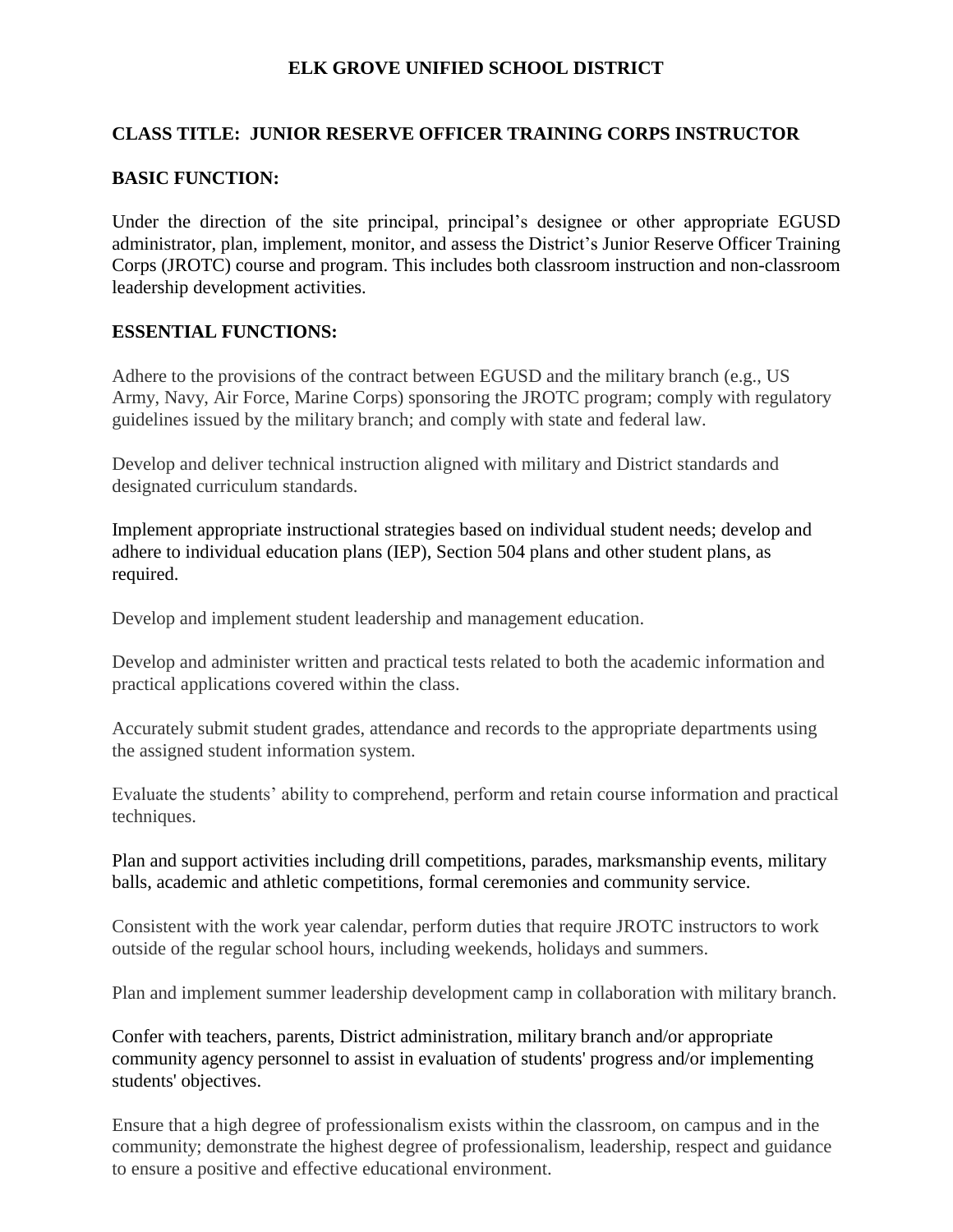## **JUNIOR RESERVE OFFICER TRAINING CORPS INSTRUCTOR – continued Page 2**

Ensure that a high degree of professionalism exists within the classroom, on campus and in the community; demonstrate the highest degree of professionalism, leadership, respect and guidance to ensure a positive and effective educational environment.

Perform administrative and logistical tasks related to JROTC program management as directed by the Officer Instructor; complete JROTC reporting requirements to military branch using required management information system.

Comply with JROTC budgets in collaboration with District administration and school site staff; maintain inventory of instructional supplies, materials, equipment and uniforms; collaborate with school site personnel and administration to purchase new equipment, supplies, and materials consistent with JROTC budget.

Maintain fundraising accountability as required by school and District policies and direction.

Serve as liaison between the military branch, the District and civilian agencies in the technical field, and perform career and performance counseling for JROTC cadets.

Complete adjunct duties as assigned by site leadership consistent with the District contract with the military branch.

Additional voluntary duties may be assigned by the District and/or military branch that enhance the quality of the JROTC program or support its role within the District or community.

### **REQUIRED SKILLS/EXPERIENCE:**

Must possess leadership and communication skills and technical ability to relay information to students in a manner that provides a positive and effective learning experience.

Must meet qualifications set forth by the branch of service sponsoring the JROTC program, which will include minimum education, service, status, physical, grooming, and character standards for both Commissioned and Non-Commissioned Officers.

### **DEMONSTRATED KNOWLEDGE AND ABILITIES:**

#### KNOWLEDGE OF:

Principles, theories, practices, methods and techniques used in JROTC-related curriculum development and classroom instruction.

Classroom procedures that promote appropriate student conduct and motivation for student learning. Principles of training and ability to provide and accept work direction in the work place.

Interpersonal skills using tact, patience and courtesy.

Knowledge of applicable sections of federal and State laws and related to students, schools and safety.

First aid and CPR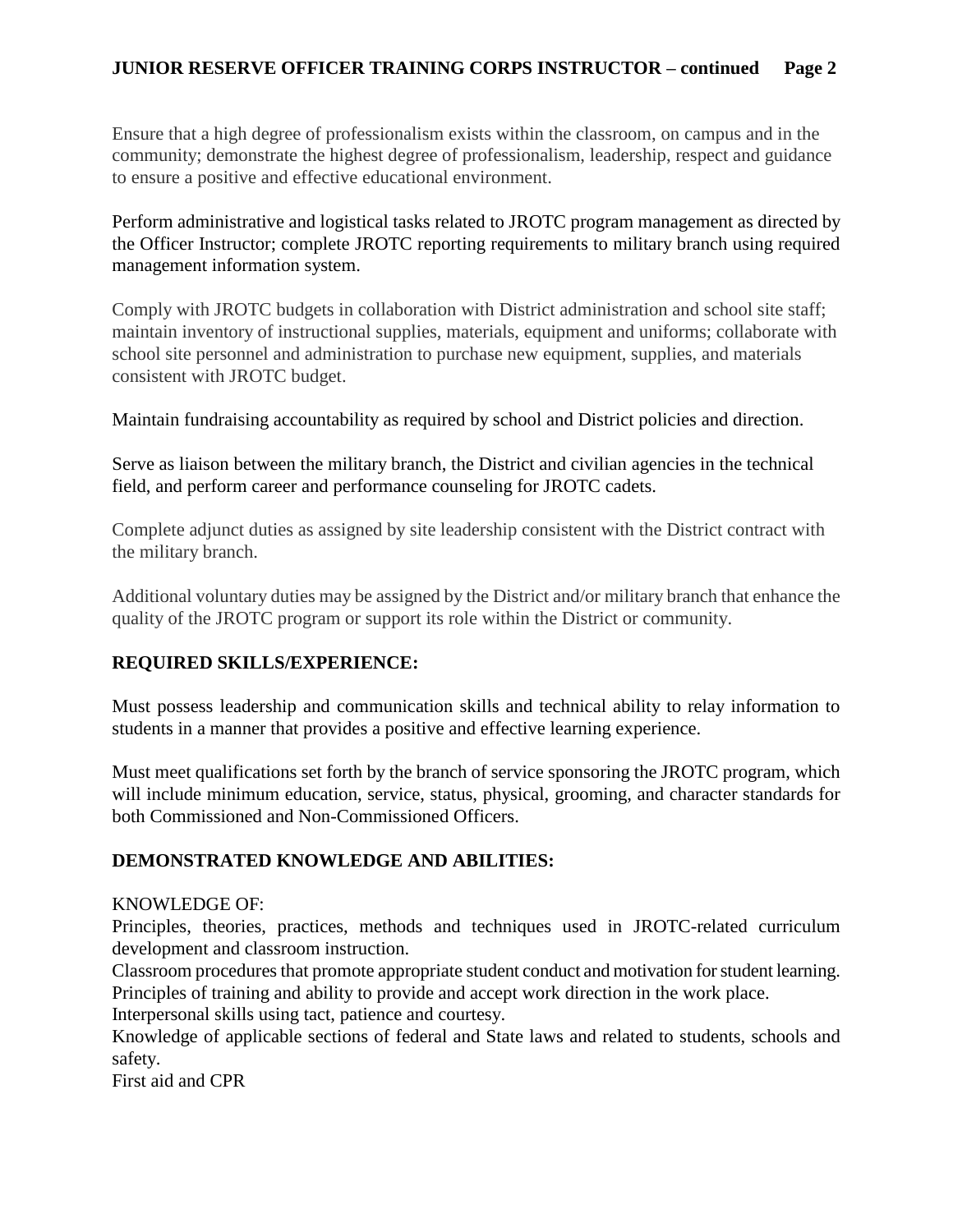## ABILITY TO:

Adapt plans to meet different student learning needs.

Implement an instructional program and a class environment favorable to learning and personal growth.

Establish effective professional rapport with students.

Motivate students to develop skills, attitudes and knowledge needed to provide a good foundation for both classroom and workplace education.

Monitor students in classrooms and workplace environment.

Use good judgment in making decisions.

Maintain professional relationships with pupils, parents, colleagues and supervising staff members. Communicate effectively both orally and in writing.

Maintain acceptable standards of physical health, energy and emotional adjustment to the job environment.

Maintain consistent, punctual and regular attendance.

# **LICENSES AND OTHER REQUIREMENTS:**

Must hold or be eligible for a California Designated Subjects Special Subjects credential for Reserve Officers Training Corps, including certification for the teaching of English Learners. Must meet specific requirements as set forth by sponsoring branch of service. Valid California Class C driver's license.

### **WORKING CONDITIONS:**

ENVIRONMENT: Classroom or outdoor environment

### **EXPECTATIONS PERTAINING TO WORK-YEAR CALENDAR AND EXTRA-CURRICULAR DUTIES:**

As part of their EGUSD employment and compliance with the provisions of the contract between EGUSD and the military branch (e.g., US Army, Navy, Air Force, Marine Corps) sponsoring the JROTC program, JROTC instructors will serve on committees and/or perform other routine duties.

By July 1 of every year, instructors shall complete a work-year calendar for the impending school year. The work-year calendar shall identify a total of 330 days of duty, 220 of which will be considered as active duty. During the days of active duties, instructors shall perform those duties identified in the EGUSD-military branch contract that are connected with the instruction, operation, and administration of the JROTC program. Individuals employed as JROTC instructors will not perform duties or teach any classes in any discipline other than that which is consistent with their credential and supports the objectives of the contract. Aside from teaching the discipline(s) identified in the EGUSD-military branch contract during the school year, other core functions that might occur outside the school day and/or school year include, but are not limited to: